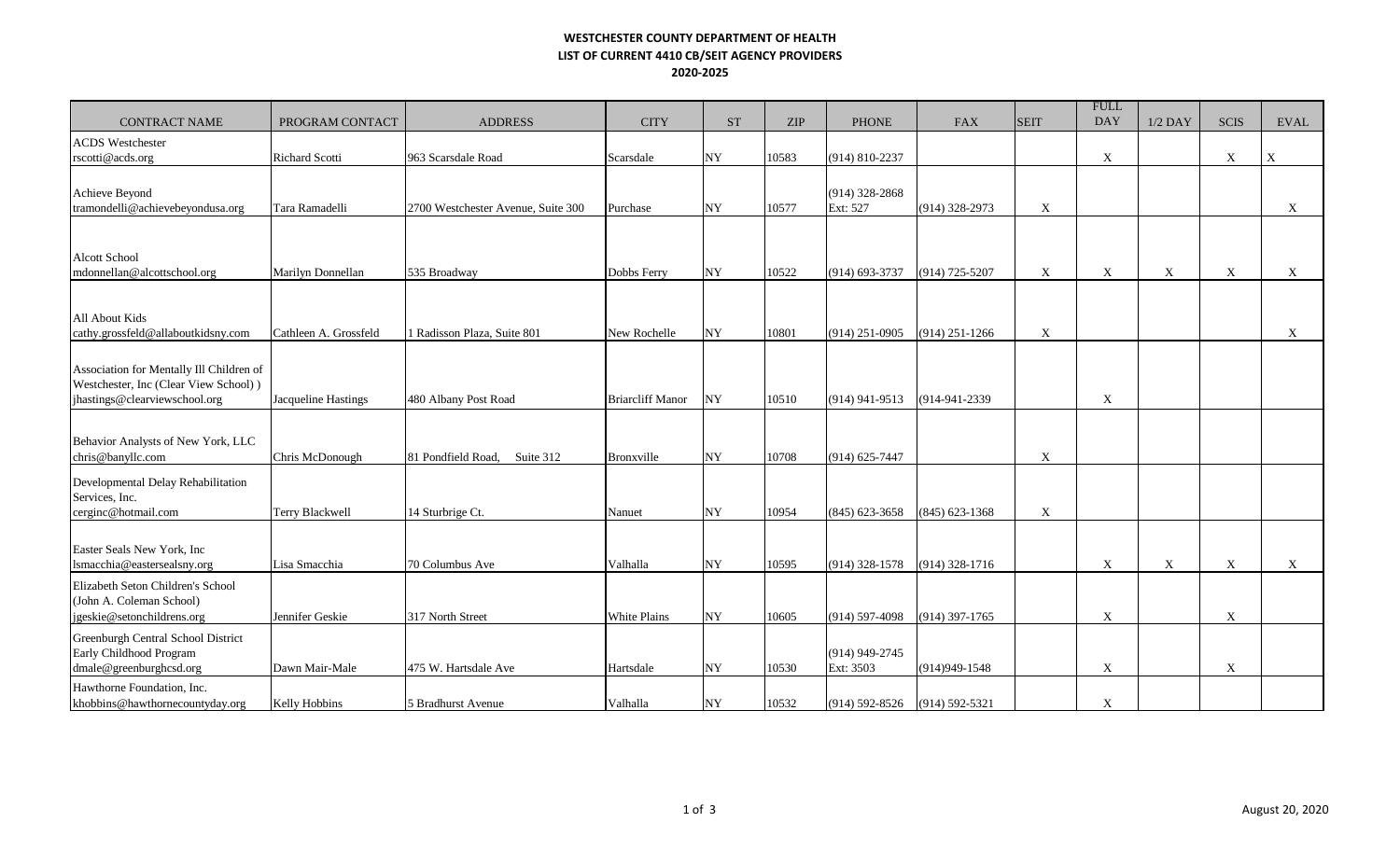## **WESTCHESTER COUNTY DEPARTMENT OF HEALTH LIST OF CURRENT 4410 CB/SEIT AGENCY PROVIDERS 2020-2025**

| <b>CONTRACT NAME</b>                                                                                                       | PROGRAM CONTACT                      | <b>ADDRESS</b>                      | <b>CITY</b>          | <b>ST</b>  | <b>ZIP</b> | <b>PHONE</b>                               | <b>FAX</b>         | <b>SEIT</b> | <b>FULL</b><br><b>DAY</b> | $1/2$ DAY   | <b>SCIS</b> | <b>EVAL</b>               |
|----------------------------------------------------------------------------------------------------------------------------|--------------------------------------|-------------------------------------|----------------------|------------|------------|--------------------------------------------|--------------------|-------------|---------------------------|-------------|-------------|---------------------------|
| Hebrew Academy for Special Children,                                                                                       |                                      |                                     |                      |            |            |                                            |                    |             |                           |             |             |                           |
| Inc.<br>Rivky.reich@hasc.net                                                                                               | <b>Rivky Reich</b>                   | 46 Grandview Avenue                 | <b>Spring Valley</b> | NY         | 10977      | $(845)$ 356-0191                           | (845) 356-0193     | X           | X                         | X           | X           | X                         |
| HTA of New York, Inc.<br>Karen@htaofny.com<br>Heather@htaofny.com                                                          | Karen Cherney Zaltz<br>Heather Hogan | 1053 Saw Mill River Road, Suite 101 | Ardsley              | <b>NY</b>  | 10502      | $(914) 674 - 0733$<br>Ext: 623<br>Ext: 217 | $(914) 674 - 0285$ | X           |                           |             |             | $\boldsymbol{\mathrm{X}}$ |
| JCC of Mid-Westchester Nursery School<br>Sullivana@jccmw.org                                                               | Amy Sullivan                         | 999 Wilmot Road                     | Scarsdale            | NY         | 10583      | $(914)$ 472-7265                           | $(914) 723 - 1625$ |             | $\boldsymbol{\mathrm{X}}$ | $\mathbf X$ | X           | $\boldsymbol{\mathrm{X}}$ |
| Kinderwise Learning Associates, LLC<br>kinderwise@kinderwise.org                                                           | Katharine Bolender                   | P.O. Box 421                        | North Salem          | NY         | 10560      | $(914) 774 - 3608$                         | (866) 398-5594     | X           |                           |             |             |                           |
| Mount Vernon City School District<br>sburnett@mtvernoncsd.org                                                              | <b>Susan Burnettt</b>                | 165 North Columbus Avenue           | Mount Vernon         | NY         | 10553      | $(914)$ 358-2820                           | $(914)$ 665-5170   |             | $\mathbf X$               | $\mathbf X$ | X           |                           |
| Mt. Pleasant-Blythedale UFSD<br>ehersh@mpbschools.org                                                                      | Dr. Emily Hersh                      | 95 Bradhurst Avenue                 | Valhalla             | NY         | 10595      | $(914)$ 347-4228                           | (914) 592-5484     | $\mathbf X$ | $\mathbf X$               |             |             |                           |
| Programs for Little Learners, LLC<br>jstrazzeri@pfll.us<br>cfahey@pfll.us                                                  | Jennifer Strazzeri                   | 266 White Plains Road, Suite 2A     | Eastchester          | NY         | 10709      | (914) 337-3026                             | (914) 337-5917     | X           |                           |             |             |                           |
| <b>Rising Ground</b><br>Forrmerly: Leake and Watts Services<br>agilmore@risingground.org                                   | Alzina Gilmore                       | 463 Hawthorne Avenue                | Yonkers              | ${\bf NY}$ | 10705      | 914-375-8820                               | $(914)$ 375-8906   |             | $\boldsymbol{\mathrm{X}}$ |             | X           | $\mathbf X$               |
| Sunshine RN, PT, OT, SLP and<br>Psychology, PLLC<br>mbaltazar@sunshinechildrenshome.org                                    | Myra Baltazar                        | 15 Spring Valley Road               | Ossining             | <b>NY</b>  | 10562      | $(914)$ 333-7070                           | (914) 333-7170     | X           | X                         |             |             |                           |
| The Children's School for Early<br>Development (Westchester County<br>Chapter NYSARC, Inc.)<br>fporcaro@arcwestchester.org | <b>Frances Porcaro</b>               | 40 Saw Mill River Road              | Hawthorne            | ${\bf NY}$ | 10532      | (914) 347-3227                             | $(914)$ 347-4216   | X           | $\mathbf X$               |             | X           | $\boldsymbol{\mathrm{X}}$ |
| The Guidance Center of Westchester,<br>Inc.<br>dmorrison@theguidancecenter.org                                             | Donna Morrison                       | 17 Anderson Street                  | New Rochelle         | NY         | 10801      | $(914) 613 - 0700$<br>Ext. 7302            |                    |             | $\mathbf{X}$              | $\mathbf X$ | X           | $\mathbf{X}$              |